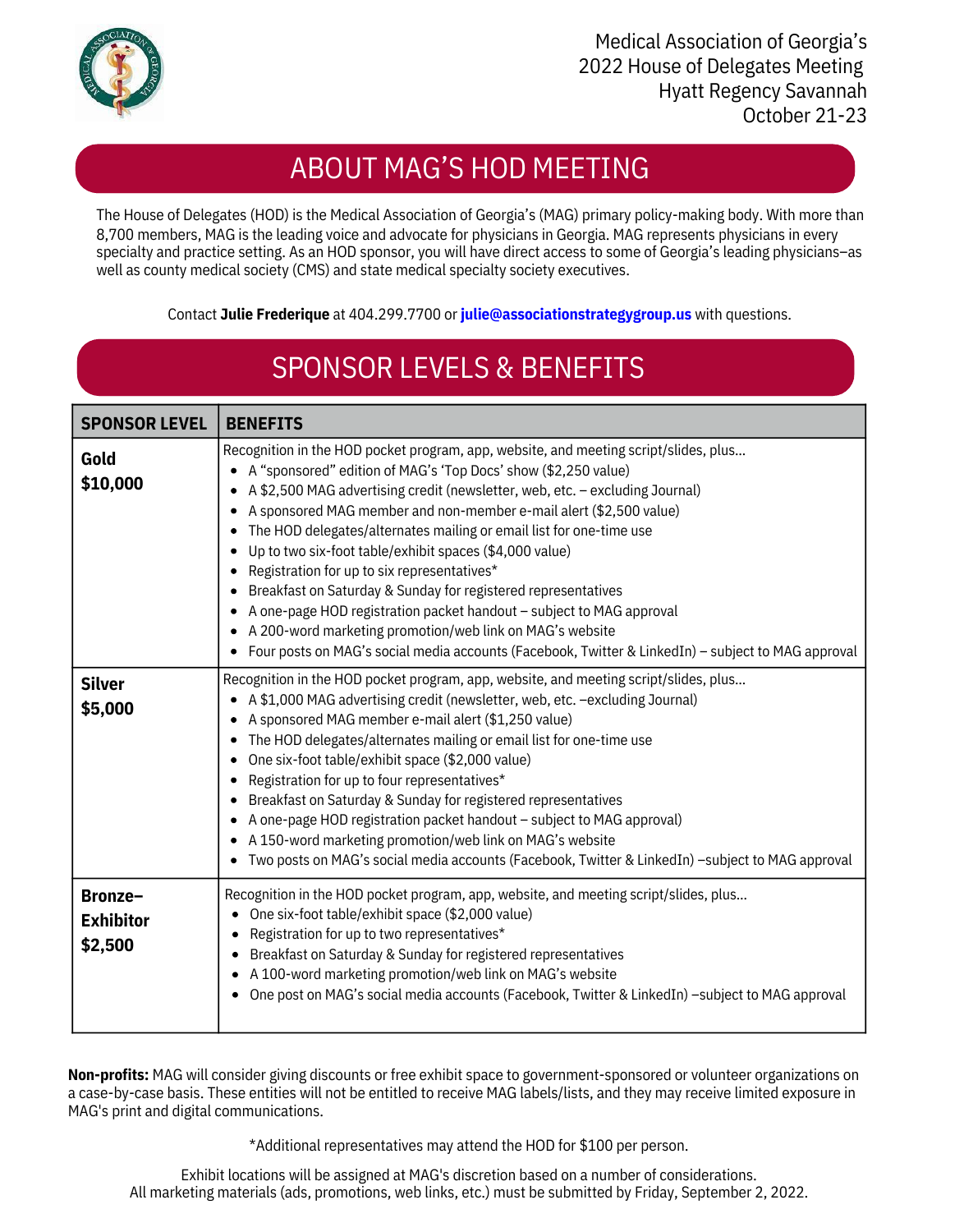## 2022 MAG HOD SPECIAL SPONSORSHIP OPTIONS

| <b>Friday, October 21</b>                                            |                                                                                                                                                                                                                                                  |
|----------------------------------------------------------------------|--------------------------------------------------------------------------------------------------------------------------------------------------------------------------------------------------------------------------------------------------|
| <b>MAG Board of Directors'</b><br>Lunch $-$ \$2,500                  | Sponsor will be recognized with a sign outside of the meeting room<br>and will have the opportunity to address MAG's Board of Directors<br>for up to five minutes.                                                                               |
| <b>MAG Welcome</b><br>$Reception - $5,000$<br>(up to three sponsors) | Sponsor will be recognized with a sign outside of the meeting room and in<br>the script during the HOD general session. Delegates, CMS and specialty<br>society executives, and all other guests are invited to attend the welcome<br>reception. |
| <b>Canvas Registration</b><br>Tote Bag – \$2,000                     | Sponsor's logo, marketing tagline and website will be featured on the<br>canvas registration packet tote bag that delegates/alternates will receive<br>upon arrival.                                                                             |
| <b>Saturday, October 22</b>                                          |                                                                                                                                                                                                                                                  |
| <b>House of Delegates'</b><br>Breakfast – $$2,500$                   | Sponsor will be recognized with a sign outside of the meeting room<br>and will have the opportunity to address MAG's House of Delegates<br>for up to five minutes.                                                                               |
| <b>Sunday, October 23</b>                                            |                                                                                                                                                                                                                                                  |
| <b>House of Delegates'</b><br>Breakfast $-$ \$2,500                  | Sponsor will be recognized with a sign outside of the meeting room and<br>will have the opportunity to address MAG's House of Delegates for up to<br>five minutes.                                                                               |

#### **Exhibitor Promotion/Grand Prize**

MAG will conduct a Grand Prize drawing contest during the HOD meeting that is designed to serve as an incentive to encourage attendees to visit every HOD exhibition. MAG will distribute a ticket that includes the name of every HOD exhibitor to every delegate. Attendees must then have every exhibitor punch their ticket to qualify for a chance to win the grand prize that will be given away at the end of the meeting on Sunday, October 23.

#### **2022 MAG HOD Exhibition Schedule\***

| Friday, October 21   | $3:00 \text{ pm} - 8:00 \text{ pm}$ | Exhibit Set-up           |
|----------------------|-------------------------------------|--------------------------|
|                      | $6:00 \text{ pm} - 7:30 \text{ pm}$ | <b>Welcome Reception</b> |
| Saturday, October 22 | $7:00$ am - 2:00 pm                 | <b>Exhibits Open</b>     |
| Sunday, October 23   | 7:00 am - 12:30 pm                  | Exhibits Open            |
|                      | 12:30 pm - 2:00 pm                  | <b>Exhibit Teardown</b>  |